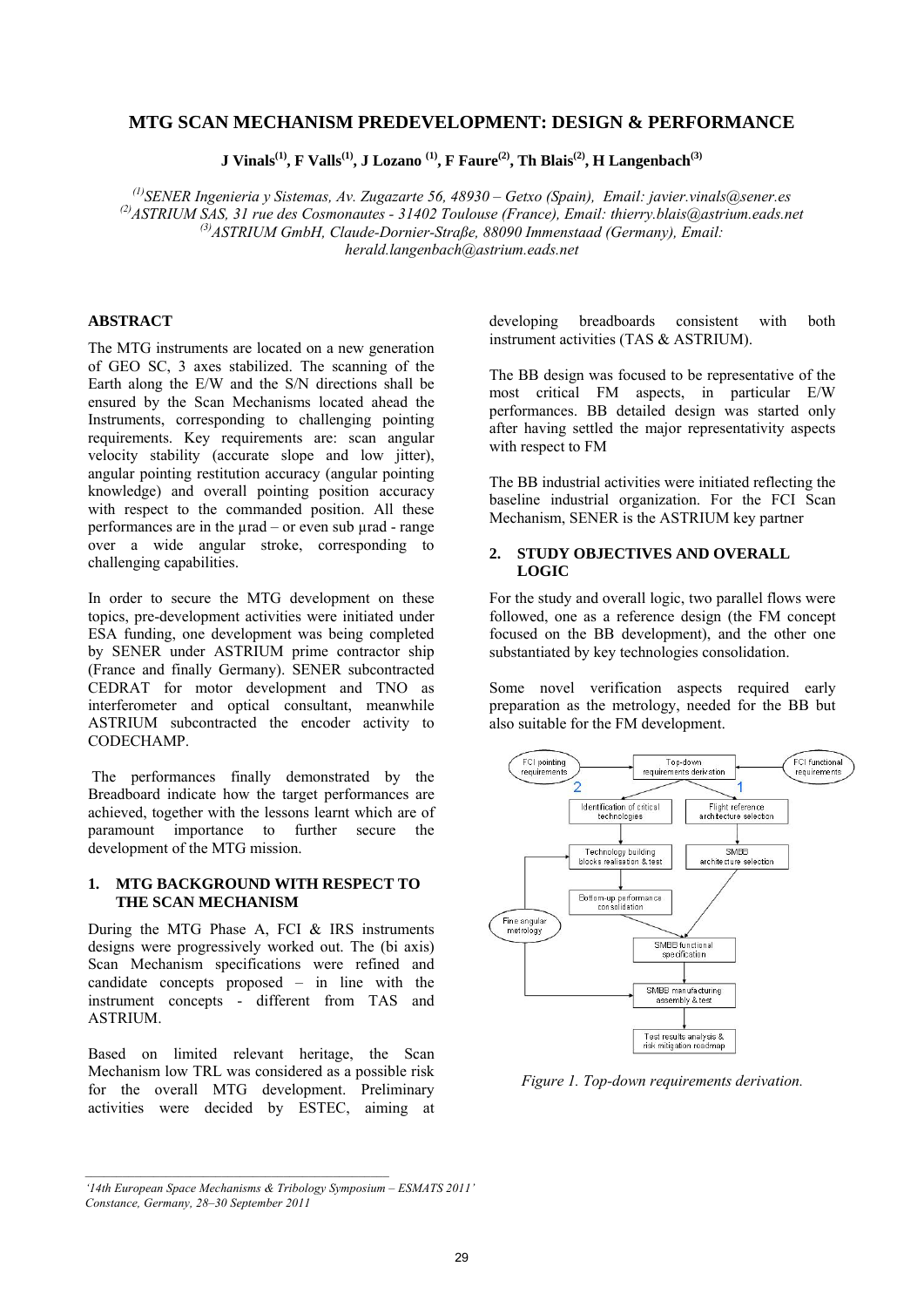### **3. MECHANISM FLIGHT DESIGN CONCEPT**

The driving technical requirements derived from instrument specification are:

- Scanning accuracy (stability): "The E/W scanning accuracy shall be such that  $68.3\%$  (1  $\sigma$ ) of the PTV errors are lower than 1.6 µrad (target 0.58 µrad) over 203 ms."
- Pointing Restitution: "For each scanned line, the E/W scanning angle knowledge / restitution accuracy shall be better than:
	- o Bias < 0.5 µrad. Error average over the scan range.
	- o Jitter < 0.5 µrad (1 σ).

This is the error between the actual pointing angle and the associated measurement / restitution. This accuracy can include proper processing to be specified and/or applied by the Scan Mechanism responsible based on the knowledge of the Scan Mechanism components performances (encoder characterization, filtering, calibration & mapping as necessary)"

Overall position accuracy ("achieved" versus commanded): "the maximum absolute angular error within the whole scan range shall be lower or equal to 100 urad"

The development priority was to rely on existing heritage and further re-enforce European technologies:

- Using results of previous technology predevelopments (GSTP)
- Taking benefit of European capabilities in critical aspects (sensors, flexures)

The major components that have been developed during the BB phase are:

- Guiding: Flexural pivots designed and manufactured by SENER (HAFHA heritage)
- Actuator: Resulting from previous GSTP development with encouraging results that were further optimised and associated hardware implemented:
	- Selection of a LAT design as reference design – for FM & BB Intensive trade off and optimisation of alternatives solutions studied to consolidate the selection for FM
- Angular position sensor: CODECHAMP high resolution/high accuracy optical encoder (24-bits).

### **4. REALIZED ELEGANT BREADBOARD MECHANISM DESIGN**

The EBB mechanism design was derived from FM concept and focused on E/W performances. The key design requirements are the E/W pointing performances, and the mechanical environment frequency response (mechanical), including mechanical design verification through vibration tests.

The EBB representativity is limited concerning the following aspects:

- S/N axis functions. Limited to structure (locking  $\&$ ball bearings) for mechanical vibrations.
- E/W anti-rotation device: manually operated
- Electronics front end  $&$  control = industrial rated drivers + DSpace
- Materials not necessarily fully representative for non-critical components

The mirror is represented by a dummy– IFs (mounting principle), mass and stiffness representative.

In the next figure it is described the main features of the EBB design. The first step was the accommodation analysis of two main mechanism architectures that were valuable and be compared:

- localised: both the motor and the encoder on the same side
- delocalised: motor on one side, encoder on the other side

The delocalised option was selected due to the following many/major advantages:

- Simpler, safer design, manufacturing, assembly and modularity
- More compact and quite symmetrical configuration
- Better E/W mass balance, avoiding unbalanced, with masses on the both sides of the mirror



*Figure 2. EBB E/W design.* 

# **4.1. Flexural pivots**

The flexural pivot developed is based on HAFHA design, mainly, including some new features as higher load case (supports the whole load range) or three blades configuration that prevents the pivot from suffering an additional stress generated by a bending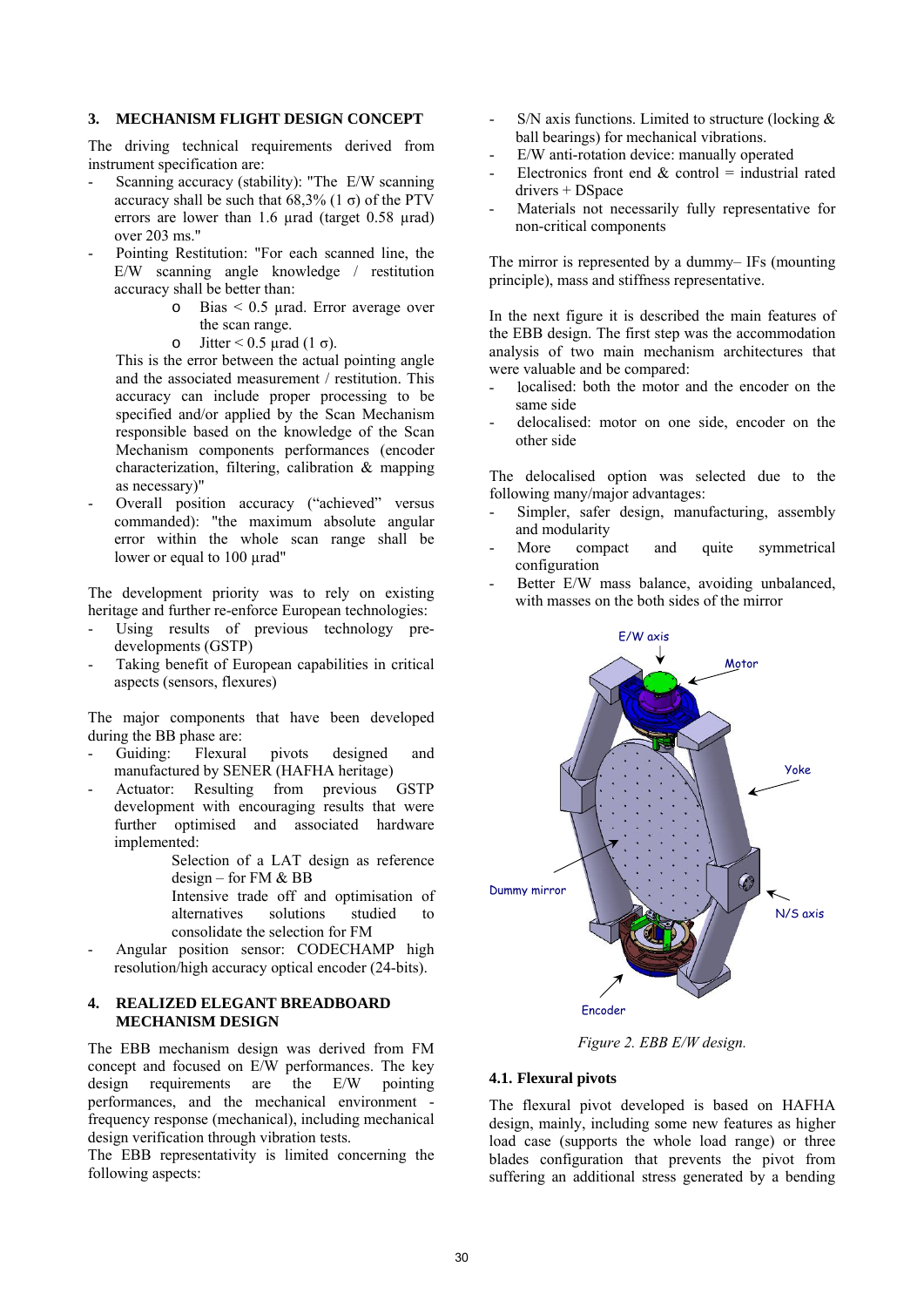moment when loading it radially. One important advantage is the manufacturing in one piece that implies no welding between parts.

The design of the FP is focused on the following features:

- supporting high loads
- mechanical IF efficiency and robustness
- trade off supported by early vibration tests
- FEM iterations and refinement
- component-level characterisation: stiffness & hysteresis, mechanical allowables (axial, radial traction, radial buckling) and life test  $(> 20 \text{ million})$ cycles demonstrated)



*Figure 3. Flexural pivot (left) and section view showing the 3 blades crossing (right).* 

# **4.2. Angular position sensing**

The angular position sensing has very stringent requirements applicable. The baseline is a European source with high in-orbit heritage experienced: CODECHAMP Encoder including embedded electronics whose communication interface is a protocol based on RS422.

Early characterization has been performed at encoder level, in various configurations to ensure full traceability of guiding properties effects. The main characterized parameters have been the harmonics which are related to the sensor knowledge / restitution.

# **5. TEST PLAN OVERVIEW**

The objective of the EBB test plan was to mitigate prior to Phase B E/W scan development technological risks, as the mechanical design verification through vibration tests or the E/W scan performance assessment:

- Verification of pointing performances using an independent metrology system – not relying only on the encoder data:
	- Early validation of the metrology system (tuning, sensitivities) with several toolings
	- Demonstrate suitability for BB, DM, EM  $&$  FM – starting with 1 axis for BB
- E/W scan performance assessment by incremental validations:

Individual assessment of each key technology building block

- Components assembled into a representative breadboard (SMBB)
- Closed-loop tests to validate E/W scan performance
- Mechanical design verification through vibration tests

The BB integration was performed by incremental models in terms of representativity:

- BBM1: Structural model representative of launch configuration<br>BBM2: En
- Encoder and actuator open-loop characterisation with motor drive electronics (torque shape versus current, noise, quantification, harmonics)
- SMBB: Full E/W scan breadboard, for closed-loop tests

The encoder guiding and mechanical coupling with fine angular metrology system has been performed by steps:

- Step 0: Encoder foot print measured at CODECHAMP on ball bearings
- Step 1: Encoder mounted with ball bearings (idem) + motor + metrology for first check of encoder  $\&$ metrology. Comparison with Step 0.
- Step 2: Encoder on SMBB to check effect of flex pivots

Open-loop characterization has been tested on encoder & motor: Encoder bench mounted on ball bearings. LAT motor prototype + laboratory-grade electronics to command different positions and ramp or sine profiles to allow full encoder characterization.



*Figure 4. Open-loop characterization* 

A synchronous acquisition of encoder & metrology was performed, first version of real-time electronics.

# **5.1. Realized Test and Hardware Models**

The test plan rationale was as follows:

- OGSE set up  $&$  tuning
- BBM2: Building blocks for elementary characterisation / testing (pivots properties & life),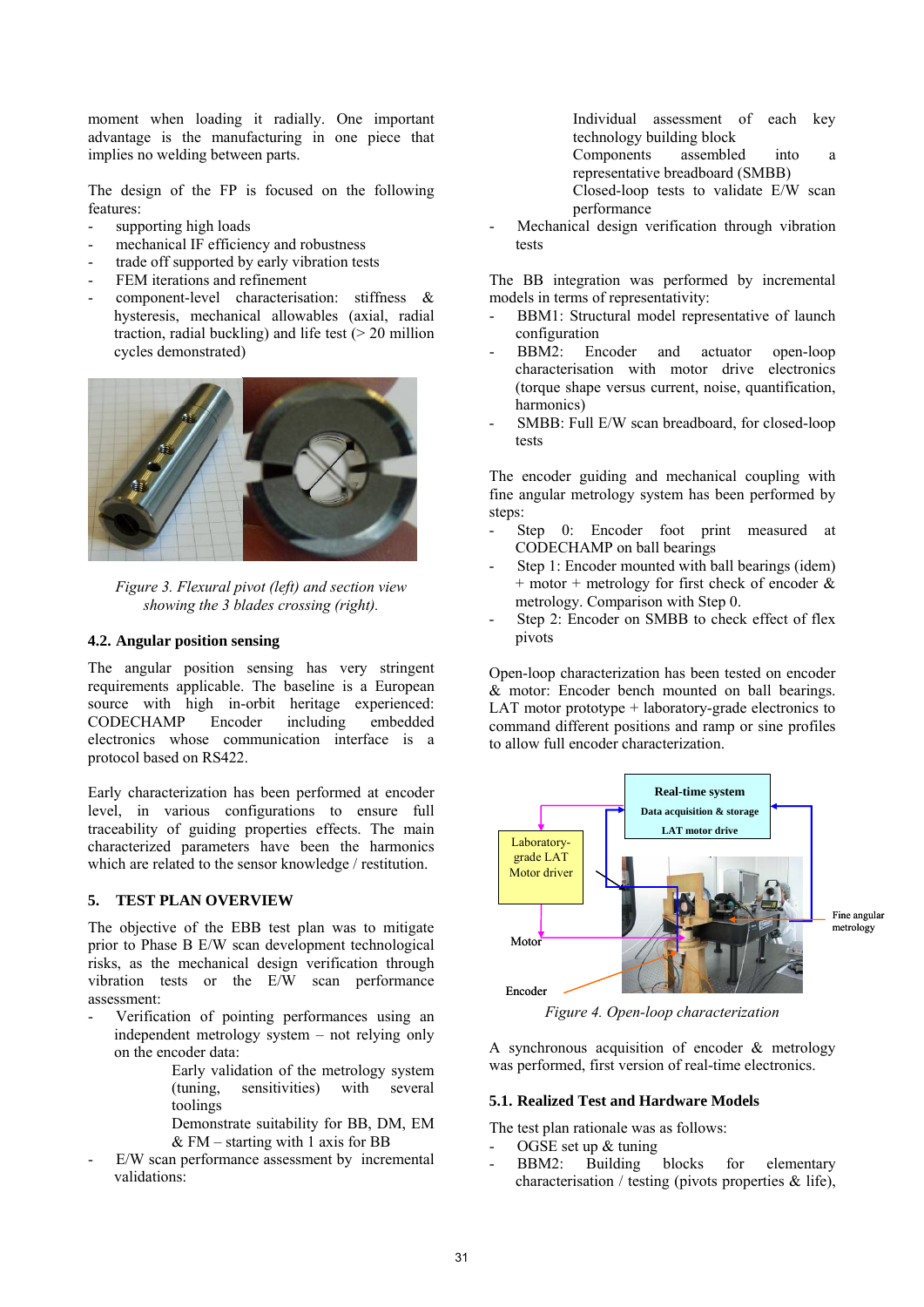isostatic mounts, encoder, actuator (torque defects & thermal), motor driver electronics (proto)

- SMBB: Open loop tests. Correlation with predictions (Simulink). Models refinement and real time controllers comparison
- SMBB: Closed loop tests (FCI profile & IRS profile ("step & stare"))
- BBM1: Vibration tests, specific instrumentation for the critical items (allowables oriented)



*Figure 5. Test plan rationale* 



*Figure 6. EBB MTG FCI SM in vibration test* 

#### **5.2. OGSE set-up**

The metrology equipment used (and available at SENER facilities) in the EBB MTG FCI optical characterization was:

- Interferometers (resolution 0.77nm)
- **Retroreflectors**
- Autocollimator (resolution 0.2 µrad)
- Theodolite (accuracy  $0.5'$ )
- Others: laser dielectric mirrors, optical mounts and active isolators



*Figure 7. EBB functional assembly in the OGSE set-up.* 

The measurement results fully confirm that IFM system may be considered the adequate metrology system for the analysis of the EBB E/W movement. The obtained data show the system accuracy strongly depends on the setup which was applied during the measurement.

Metrology system is introducing some errors in large angle measurements and errors are increasing in function of measured angular range. Try to distinguish the origin and estimate its individual value post processing the final data is very difficult, and the tests made specifically for this reason were not conclusive.

#### **5.3. Electromechanical actuator**

An exhaustive trade-off was performed between actuator technologies as LAT, BDLC and Voice Coil. The selected actuator has been a LAT motor related to a GSTP development (ESA program). The profits of this technology are the high torque stability and the low mass.

The actuator tests, which are detailed in the next paragraph, was focused on calculating the actuator parameters like torque stability, Kt variability along the scanning, hysteresis and torque saturation (maximum torque). Resulting, the torque stability of the actuator is a good property in the scanning process.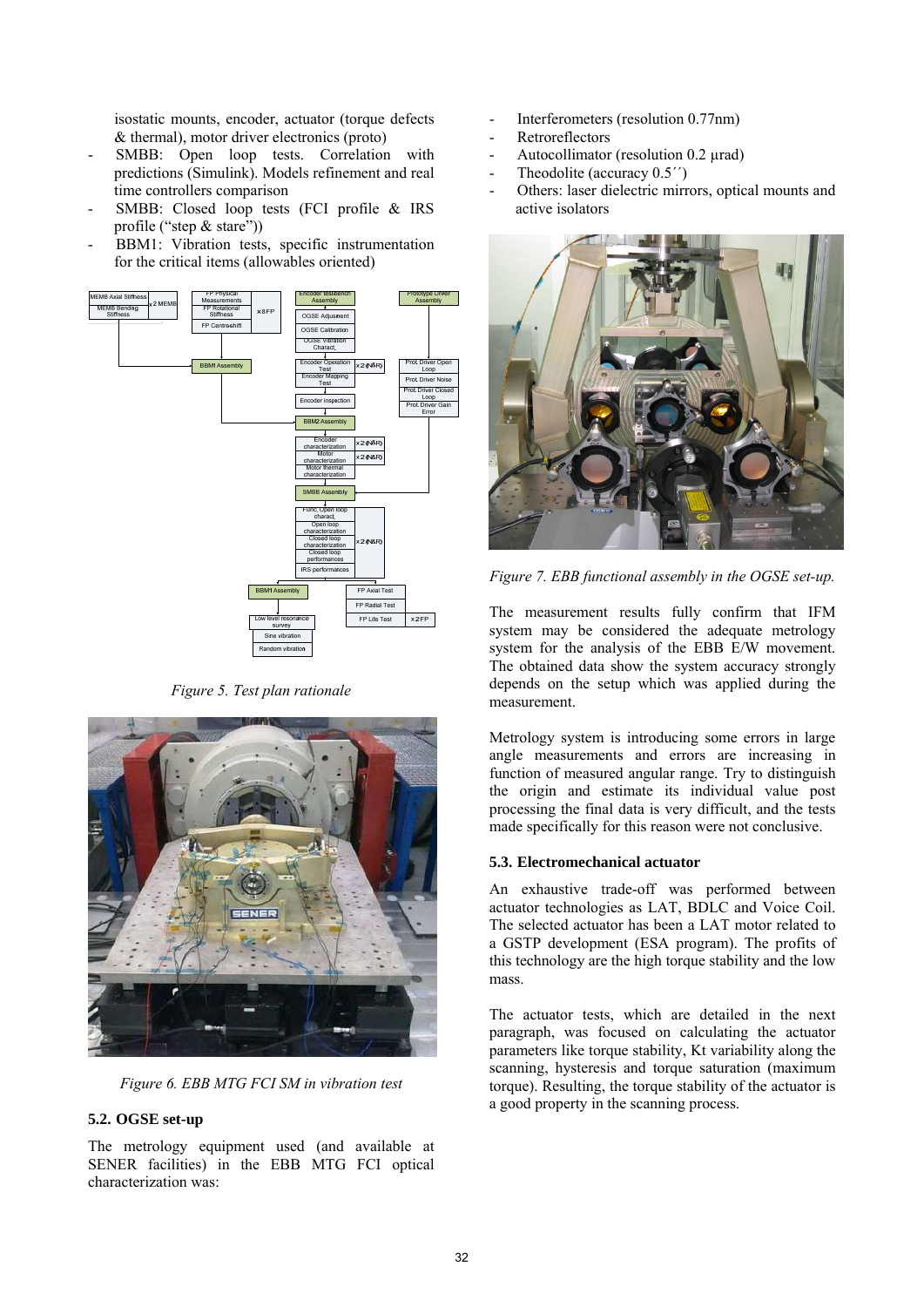# **6. MAJOR TEST RESULTS ACHIEVED**

# **6.1. Stability**

The stability of realized movement meets the 1.6µrad (red line) stability spec over 203 ms. the stability error has been calculated as:

*Angle Error* (*t*) = Actual Angle (*t*) – Commanded Angle (*t*)  $dAngle Error(t) = \left[\max(Angle Error(t1)) - \min(Angle Error(t1))\right]$  $-$  thetween t and t + 203 ms

The following figure represents the stability error during an individual scanning with the requirements: the limit (in red) and the goal (in orange).

Good repeatability observed in different scannings.



*Figure 8. Stability* 

# **6.2. Restitution**

The encoder includes some high frequency contents that correspond to spatial errors ("foot print") of the encoder. Spatial errors translated into time-frequency, following the scan rate.





*Figure 9. Encoder error versus reference metrology. 27 mrd/s – 3 kHz* 

#### **6.3. Accuracy**

The 100 urd overall accuracy requirement is achieved with margins.

In the figures, the scanning is plotted in blue line (Left Y-Scale) and the error is in green line (Right Y-Scale). Each figure is set with different control laws (course on top and optimized on bottom).



*Figure 10. Accuracy* 

### **7. LESSONS LEARNT**

External metrology is mandatory to assess "achieved" performances - independently of the encoder data. Real time aspects shall be carefully controlled (sampling rate, delay effects = velocity dependent).

Some improvements were identified and justified in terms of alignment – to minimize the magnitude of the correction. However, current misalignment effects are observable and are corrected in the metrology processing by calibration